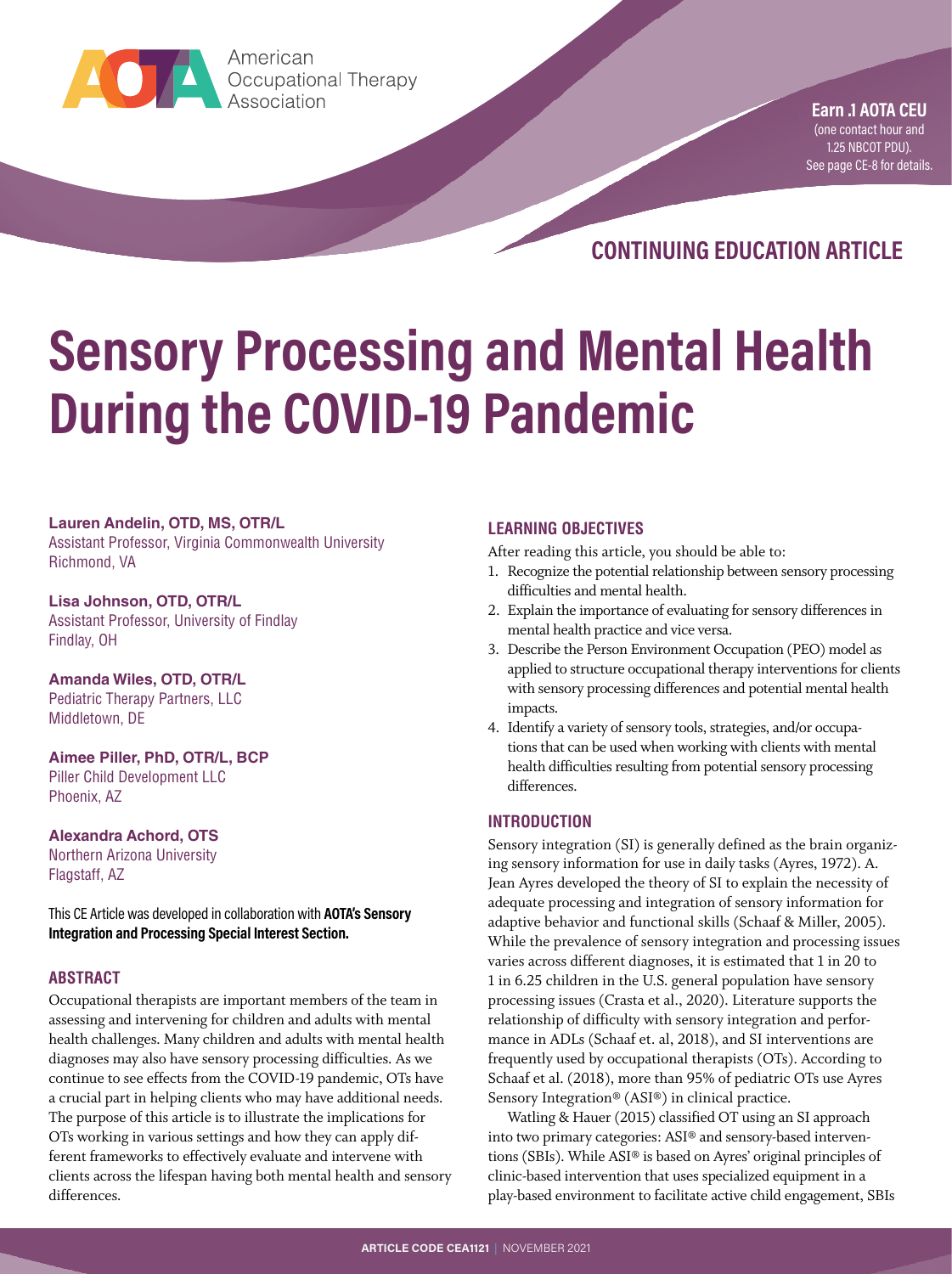**CE Article, exam, and certificate are also available ONLINE.** Register at<http://www.aota.org/cea> or call toll-free 877-404-AOTA (2682).

typically include sensory modalities being applied to a child (e.g. weighted vests, brushing) and applying adult-directed activities to help with short-term attention, self-regulation, and behavioral organization (Watling & Hauer, 2015). For the purposes of this article, both intervention approaches are considered when discussing the overlap between SI and mental health, as both intervention approaches have roots in Ayres' original constructs.

While Ayres initially developed the theory of SI to explain differences contributing to difficulties with academic and motor learning (Bundy & Lane, 2020), evidence shows that difficulties with sensory processing may sometimes be a result of, and/or contribute to, mental health conditions (Champagne & Koomar, 2012). The World Health Organization (WHO, 2018) describes mental health as an "integral and essential component of health" and states that "mental health is a state of well-being in which an individual realizes his/her abilities, can cope with the normal stresses of life, can work productively, and is able to contribute to his or her community" (para. 2). Families frequently report that behaviors associated with sensory processing differences in their children contribute to social isolation for them and their child (Schaaf et al 2014). Furthermore, children with motor learning difficulties, one of the core issues in dyspraxia, a sensory-based motor disorder, may have significant difficulties with self-care and decreased participation in sports and regular physical activities; lack of involvement in these typical childhood occupations contributes to difficulties with social participation, which can lead to social isolation and decreased self-worth. In turn, low self-esteem is one of the factors that can lead to increased mental health conditions such as anxiety and depression (Draghi et al., 2020). In addition, there is evidence that demonstrates specific kinds of sensory processing dysfunction in adults with psychiatric and/or mental health disorders, thereby supporting the use of SI theory to plan aspects of a comprehensive OT intervention plan (Champagne & Pfeiffer, 2020).

Another emerging area of study is the impact of traumatic events on mental health and the concept of trauma-informed care. The U.S. Department of Veterans Affairs reports that about 15% to 43% of girls and 14% to 43% of boys go through at least one trauma in childhood. Of those children and teens, 3% to 15% of girls and 1% to 6% of boys develop post-traumatic stress disorder (PTSD). As adults, about 8% of the population will have PTSD at some point in their lives (US Department of Veteran Affairs, 2019). In addition, while most people who experience traumatic events do not meet the full diagnostic criteria for PTSD, many can suffer from post-traumatic stress symptomology, which can include increased arousal, low registration, and avoidance of activities associated with the traumatic events (Engel-Yeger et al., 2013). Some researchers are looking at the overlap in symptoms between individuals experiencing PTSD and difficulties with sensory processing, specifically sensory modulation disorder, as well as the use of SI interventions to treat those with PTSD and PTSD-related symptomology (Harold et al., 2016).

In March 2020, the coronavirus disease 2019 (severe acute respiratory syndrome [SARS]-Cov-2; COVID-19) pandemic

resulted in a worldwide shut down, leading to dramatic changes in people's daily routines and occupational engagement. COVID-19 is an infectious viral disease that results in a wide range of symptoms, from mild symptoms to severe illness and death. Due to the high infectiousness, novelty, and serious risks of COVID-19, necessary public health measures, including isolation and social distancing, were enacted to limit the spread of the virus. While it is obvious that COVID-19 has and continues to impact the physical health of millions of people, research over the past year also highlights the impact of COVID-19 on mental health. Health care workers and individuals with preexisting psychiatric disorders have reported increased psychiatric symptoms throughout the pandemic, including increased symptoms of PTSD, anxiety, and/or depression (Vindegaard & Benros, 2020). Additionally, the general public has reported increased anxiety and depression, and decreased psychological well-being, while individuals with confirmed positive COVID-19 report high post-traumatic stress symptoms and depression (Vindegaard & Benros, 2020).

Engagement in the occupations of physical activity and socialization are widely viewed as supportive for mental health; however, the pandemic led to significant occupational disruption, with individuals reporting decreased engagement in these occupations, especially in the early stages of shutdown (Meyer et al., 2020). Further, individuals who did not meet physical activity recommendations, increased their screen time, and were self-isolated reported increased negative impacts on mental health (Meyer et al., 2020). Increased screen time and decreased physical activity are thought to impact arousal level, attention, and motor skills, which are outputs of sensory processing. While there are trends in the impact of COVID-19 on mental health, it is important to recognize that individuals uniquely experienced the pandemic shutdown and the transition to reopening, including varied perspectives on positive changes and feelings of loss. For example, autistic adults have reported increased anxiety and depression during the pandemic; however, they also reported positive changes of reduced sensory and social overload while simultaneously having trouble with the loss of social contact (Oomen et al., 2021).

#### **THEORETICAL FRAMEWORKS**

#### **Sensory Integration and Processing**

Initially termed sensory integrative dysfunction (Ayres, 1989), the sensory integration frame of reference continues to evolve as research in this area progresses. A. Jean Ayres' original paradigm ultimately described sensory integrative dysfunction contributing to functional problems through her work developing the Sensory Integration and Praxis tests (Schaaf and Davies, 2010). In 2007, Miller and colleagues proposed a paradigm shift in their development of a diagnostic nosology based on Ayres' empirical and theoretical information. To distinguish between different functional subtypes of SI dysfunction, their nosology uses the term *sensory processing disorder* (SPD) to describe the diagnosis of difficulty processing sensory input, which results in functional disturbances. The nosology includes three categories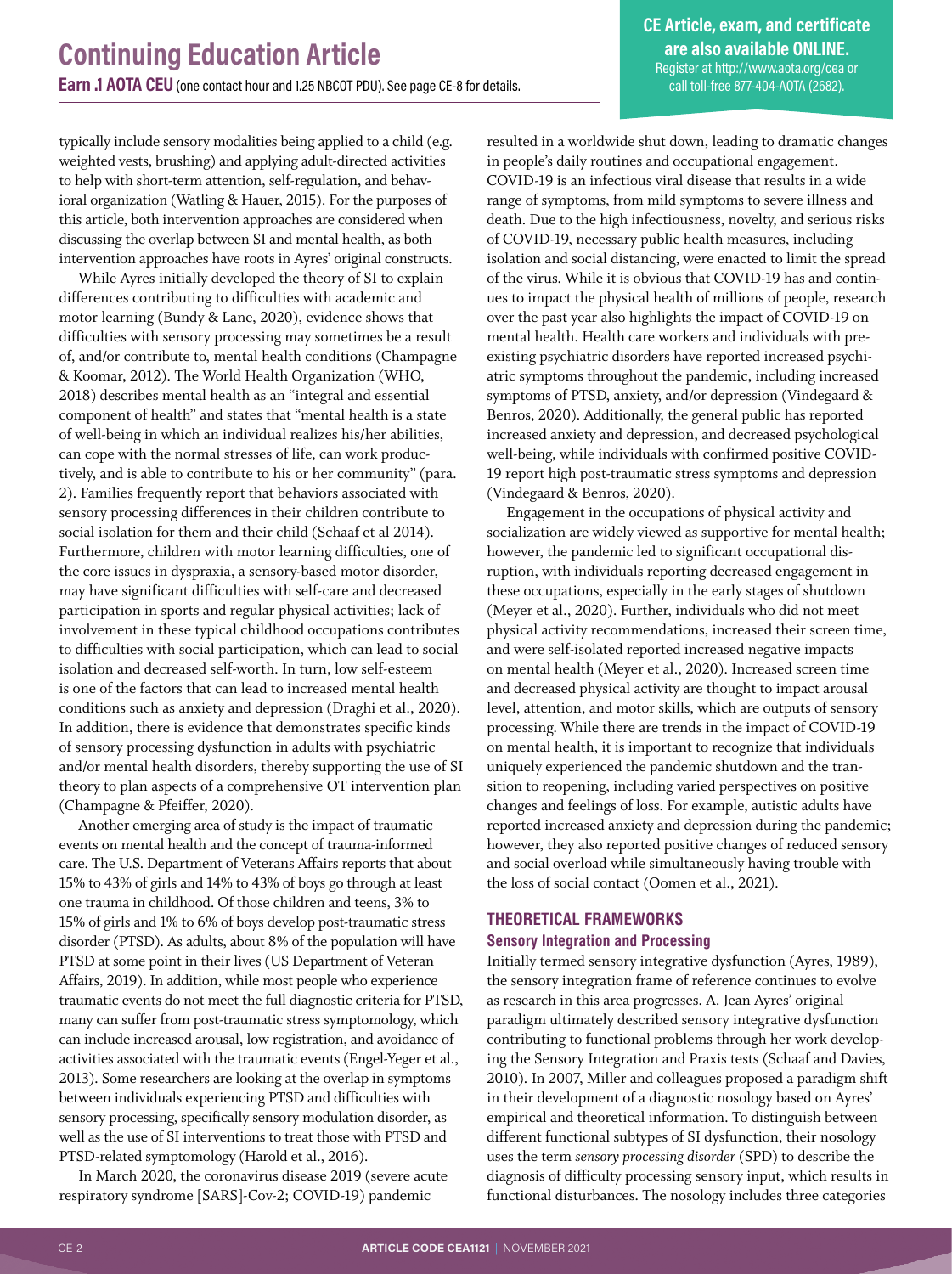of SPD: Sensory Modulation Disorder (SMD), Sensory-Based Motor Disorder (SBMD), and Sensory Discrimination Disorder (SDD) (Miller et al., 2007). While a detailed discussion of the characteristics of each proposed pattern and its respective subtypes is outside the scope of this article, it is useful to recognize the complexity of SPD and how disturbances in sensory processing may present in very different ways depending on the individual's sensory differences.

Lane and colleagues (2020) describe the evolution of Ayres' original work through the years, ultimately determining that the core constructs of the original theory (i.e., the linkage of brain processing and observable behaviors) remain consistent throughout the various published models. Many SI scholars have expanded on the original work in their areas of interest, sometimes using pieces of the original framework coupled with other theories to best serve children and families. Fisher and Murray (1991) combined pieces of SI theory and the Model of Human Occupation (MOHO) in their Spiral Process of Self-Actualization (Bundy & Lane, 2020). In this spiral process of SI, there is an added emphasis on the psychosocial pieces of the brain's difficulty integrating sensations for successful participation in meaningful occupations and how that may contribute to decreased feelings of self-worth for the individual. This model postulates that when sensory processing difficulties result in participation issues, it is impossible to separate the psychosocial pieces (e.g., anxiety or overarousal, decreased self-efficacy) which can then lend themselves to future issues with integrating sensation, or vice versa (Bundy and Lane, 2020). When assessing clients using the spiral process of self-actualization, a therapist may look at the different aspects of the environment, sensory processing, and volition to better understand the pieces contributing to, or resulting in, poor mental health.

#### **Person Environment Occupation Model**

The Person Environment Occupation (PEO) Model provides one theoretical basis for the treatment of persons with mental health problems. Under this theory, the occupational therapy practitioner examines the fit between the person and the environment, with the expectation that a better fit improves occupational performance. The therapist is very mindful of the impact of the environment, functioning under the theoretical assumption that changing the environment is the most appropriate method to increase the fit (Law et al., 1996). When looking at the role of sensory processing in persons with mental health difficulties, an OT using the PEO model would first examine the *environment*. Modifications to the *sensory* environment can allow for the fit between the person and the environment to reach a more optimal level, thus increasing occupational performance. Assessment of a *person's* ability to process sensory information helps determine the fit or discrepancy between the sensory *environment* and the *person's* sensory processing. Once there is an understanding of both the sensory features of the environment and the sensory processing abilities and needs of the individual, the occupational therapist can design interventions that modify the sensory environment to better suit the sensory processing

of the person. As *occupational performance* improves through this intervention model, the person will have increased independence in daily activities and tasks, presumably leading to improved self-efficacy.

#### **Trauma-Informed Care**

The concept of trauma-informed care (TIC) was recognized on a wide scale after the Adverse Childhood Experiences (ACE) study highlighted the long-term negative health effects of living through abuse, domestic violence, and other traumatic experiences in childhood (Felitti et al., 1998). More recent research has aimed to define the tenets of TIC for all agencies and organizations that potentially serve clients with these backgrounds. A history of trauma in childhood is known to influence the mental health, behavior, cognition, and emotional development of a person (Cross et al., 2017). While there is not one definitive definition of the term, the overarching concept aims to create a safe environment that recognizes the biological and physiological impacts of trauma while providing care and resources to support the recovery and resilience of all parties involved (Hanson & Lang, 2016).

There is emerging research regarding OT's role in treating persons with trauma, more specifically post-traumatic stress disorder in adults (Edgelow et al., 2019; Torchalla et al., 2019). These studies highlight the negative impacts of trauma on participation in daily roles, routines, and habits for both children and adults. Though the role of the OT is not to treat the trauma itself, providing interventions around and education about the effects of trauma on ADLs, school performance, and social participation falls within the OT scope of practice. Examples of these interventions include community programs to encourage health promotion and prevention on a public health level (Gronski et al., 2013) and sensory-based interventions to improve trauma processing physically in the body (McGreevy & Boland, 2020). Felitti et al. (1998) found that 64% of adults experienced at least one adverse childhood experience, leading all health care providers, including occupational therapy practitioners, to assume most of the children and adults they see have lived through a potentially traumatic experience.

#### **OCCUPATIONAL THERAPY PROCESS**

The *Occupational Therapy Practice Framework: Domain and Process* (4th ed.; *OTPF-4*; American Occupational Therapy Association [AOTA], 2020) describes the three main interdependent parts (evaluation, intervention, and target outcomes) used to deliver client-centered occupational therapy services. While many health professionals use this three-component process, OT practitioners focus on the therapeutic use of occupations to promote health, wellness, and participation across the lifespan during each step of the process.

#### **Evaluation**

During the evaluation, the OT completes the occupational profile, analysis of occupational performance, and synthesis of the evaluation process (AOTA, 2020). For the occupational profile, the OT completes a semi-structured interview with the client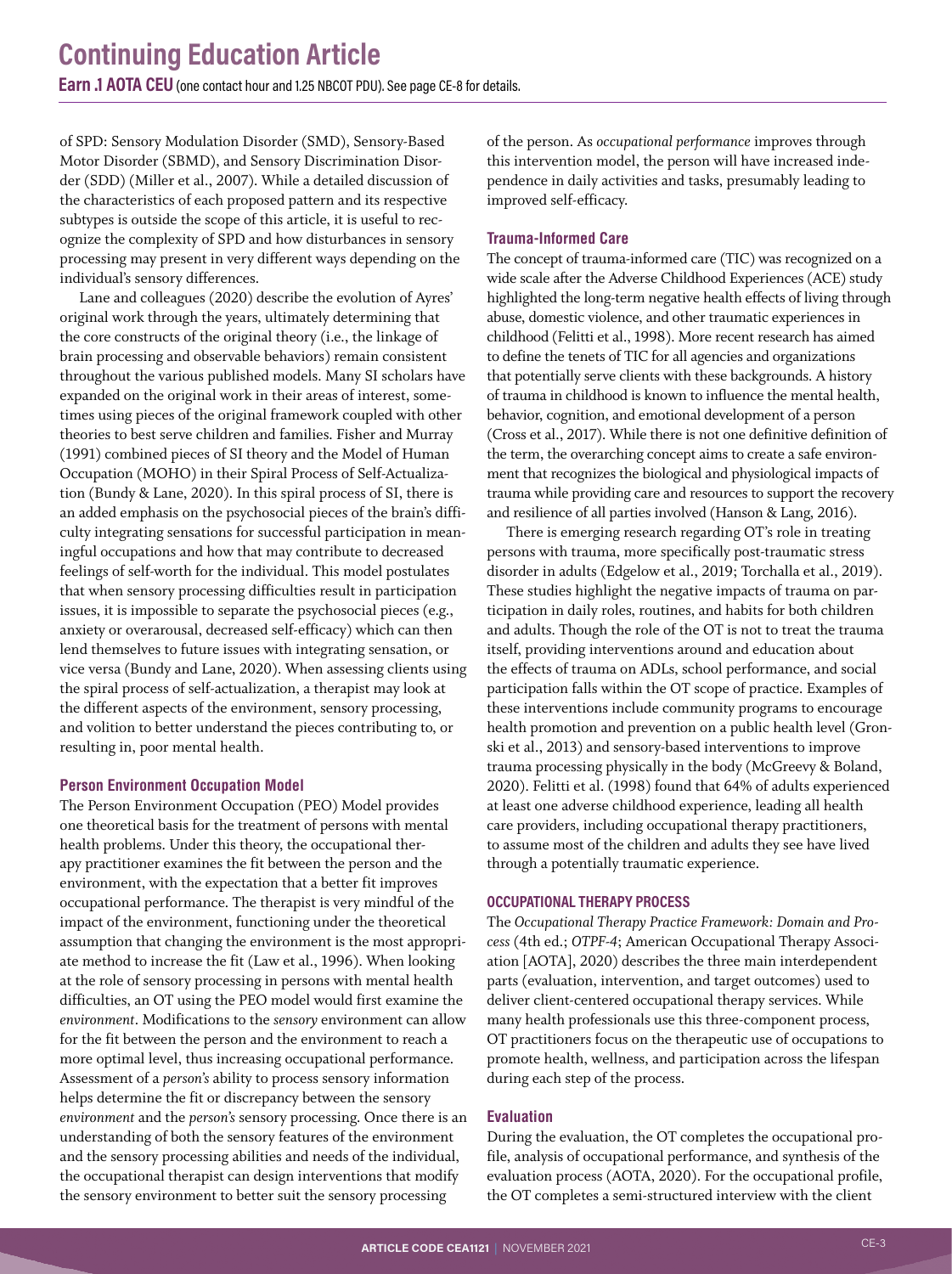and/or caregivers to summarize the client's history, experiences, and patterns of daily living activities. This interview may also include an analysis of a client's sensory processing abilities, needs, and differences. Ultimately, the OT seeks to understand the client's unique pattern of meaningful occupations and the barriers or challenges for participation and/or performance in these occupations. It may also be important to ask about potential history of trauma, as this is an area some clients or caregivers may be reluctant to bring up on their own. The OT then uses the occupational profile to determine specific occupations and context (including the sensory environment and tools) that must be addressed during the analysis of occupational performance.

The analysis of occupational performance includes an activity analysis while observing a client's occupations, preferably in a natural context. In addition, the OT selects and administers standardized assessments (AOTA, 2020) to help measure client factors (including sensory needs and differences) that may impact performance patterns and participation in meaningful occupations as well as overall mental health. It is also important for the OT to assess the client's environment to determine supports and barriers present that are influencing the client's mental and physical health and ability to participate in meaningful occupations.

Following the occupational profile and analysis of performance, the OT synthesizes the information to develop a hypothesis of occupational strengths and deficits and targeted outcomes to guide the intervention process. Finally, the OT selects outcome measures that will be used to determine progress towards the intervention goals. Goal Attainment Scaling (GAS) has been identified as a strong outcome measure for sensory integration intervention (Mailloux et al., 2007). GAS is a method of generating client-centered goals that can measure often subjective progress in a quantitative manner. It has been shown to be effective for identifying measurable goals that are meaningful for the client and the client's projected outcome. It is often used in both mental health programming and in sensory integration (Schaaf et al., 2018).

#### **Intervention**

The intervention process includes an intervention plan, intervention implementation, and intervention review (AOTA 2020). The clinical decisions for the intervention plan are based on the comprehensive evaluation findings and the guiding theoretical models used by the OT. For example, when the PEO model has been chosen, the intervention will focus on the overlap of the person, the environment, and occupation as discussed earlier. Similarly, with an SI focus, the OT will use principles of SI theory and the information gathered in the evaluation about the client's ability to process sensory information to help structure the environment and activities during intervention to support the client's sensory needs. The intervention should be occupation-centered, client centered, and enablement focused. The interventions that are chosen should be based on the best available evidence (AOTA, 2020). The intervention review process facilitates continually monitoring the client's response to treatment with the use of outcome performance measures.

#### **Target Outcomes**

Target outcomes, or goals, in OT should be measurable and tangible items that demonstrate improved occupational performance. In general, outcomes should be related to health, well-being, and engagement in occupation (AOTA, 2020). During the evaluation, based on the occupational profile and an assessment of occupational performance, the client and the OT collaboratively identify meaningful client-centered goals related to occupational participation. Goals should be specific, measurable, attainable, relevant, and time-bound (SMART) to ensure they can be monitored throughout the intervention process. Well-developed goals are essential components of the OT process, allowing for accurate monitoring of progress and effectiveness of the intervention. Trends in client progress toward their goals help the therapist understand the client's response to intervention and determine when modifications to the treatment plan may be warranted.

Goal attainment scaling (GAS) is one method to evaluate outcomes of intervention that captures the individualized nature of occupational therapy goals. GAS, first identified by Kiresuk and Sherman (1968), began as a method of evaluating outcomes with adults in community mental health and is now used frequently in research across practice areas, including psychosocial interventions for autistic individuals (Ruble et al., 2012) and sensory integration (Schaaf et al., 2014). When using GAS, a specific measurable goal is developed collaboratively with the client and set on a 5-point scale with measurable outcomes for each numerical value. The scale ranges from least favorable outcome (-2) to most favorable outcome  $(+2)$  with 0 as the likely treatment outcome. The OT must thoughtfully consider the measurable outcome for each part of the scale, as the challenge to progress from one point of the scale to another (e.g., 0 to 1, 1 to 2) should be equal. An occupation-based goal using GAS might specify sequencing a morning routine with 3 verbal cues as the likely treatment outcome (0), with adjustments to the number of verbal cues for other parts of the scale (i.e.,  $-2$ ,  $-1$ ,  $+1$ ,  $+2$ ).

#### **THEORETICAL FOUNDATIONS THROUGHOUT THE OCCUPA-TIONAL PROCESS**

#### **Assessment**

The PEO and SI models can contribute to a comprehensive OT process for clients with mental health and sensory processing challenges. There is evidence that clients with some forms of mental illness may have difficulty registering, processing, and responding to sensory information from the environment using an adaptive response (Fraser et al., 2017). In addition, clients in this population are not always consciously aware of their sensory-based triggers or preferences and, therefore, lack strategies for responding to these triggers (Andersson et al., 2020). OT can bridge the gap between a client's knowledge of sensory processing and the client's and caregiver's awareness of basic sensory needs.

When structuring intervention for clients using the PEO model, the OT may adapt the *environment* to match the sensory needs of the *person* to maximize the *occupational* performance during the session and throughout daily activities outside of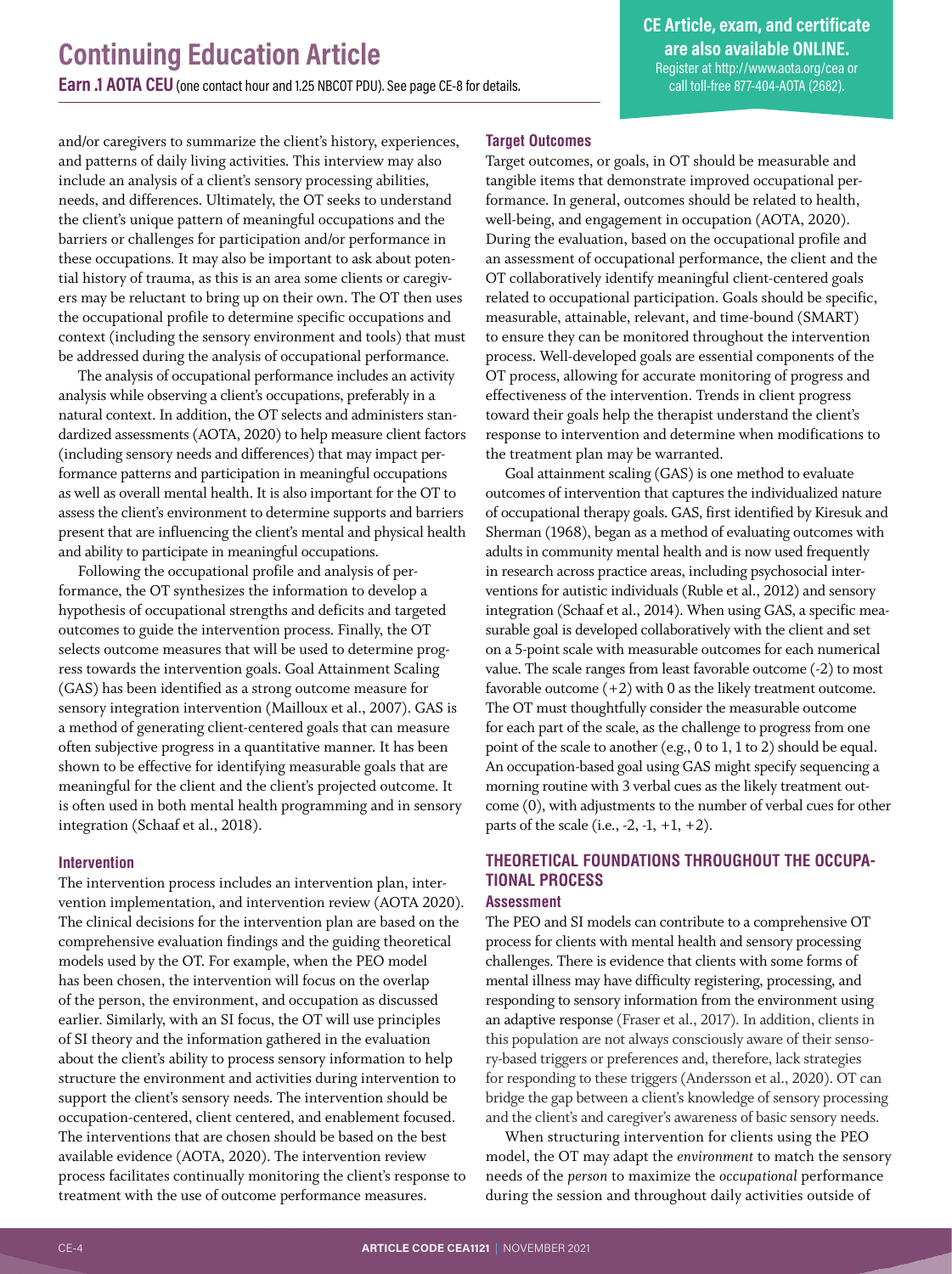intervention. In addition, there is evidence that increased awareness of one's sensory patterns during daily occupation may lead to more optimal participation (Champagne & Stromberg, 2004). Using this framework, the OT can help the client better understand their sensory differences and needs as well as identify and implement sensory strategies that will facilitate more optimal engagement in ADLs across different environments. The COVID-19 pandemic has set off a series of life disruptions for our clients (Hammel, 2020) in most lived environments. Research has shown that engagement in occupation promotes order, routine, and structure but occupational disruption can lead to an altered sense of belonging, connectedness, routine, and predictability within our life occupations. OT practitioners have a role in working with our clients with mental health challenges to build resilience and restore a sense of control while living in the new normal, using sensory-based strategies.

For the client with mental health challenges, the altered social and occupational environment during the COVID-19 pandemic was not the only factor that may have contributed to occupational disruption. Evidence has shown that atypical sensory processing in general, such as poor awareness of sensory needs, poor stress responses, difficulty with processing sensory information, and exaggerated behavioral responses to sensory input for clients with mental illness have been associated with difficulty in occupational engagement (Bailliard & Whigham, 2017). This disengagement could lead to occupational deprivation. It is important that occupational therapists and occupational therapy assistants recognize the consequences and changes that have occurred in the client's ability to access resources during lockdowns, meet everyday living needs, and communicate with social supports (World Federation of Occupational Therapists, 2021). Each of these barriers to participation can become stressors on clients' health and well-being. For example, the work of Andersson et al. (2020) has shown that social occupations are challenging for the mental health population who experience sensory deficits. These challenges can be exacerbated when the form of social interactions must change from face to face to a technological platform.

The association between mental health, sensory processing difficulties, and occupational engagement challenges is concerning because Cole and Tufano (2020) point out that dysfunction in the sensory system often cannot resolve on its own and cannot be controlled internally or automatically by the client with mental illness. OT practitioners can collaborate with the client with mental health and sensory processing challenges to guide and grade sensory input or adapt the environment or occupation to meet sensory needs, promoting engagement in meaningful occupations.

**Person.** During the initial assessment, the OT gains an understanding of the client's occupational experiences and related challenges, taking note of the client's awareness of the association between sensory processing, behavior, and occupational performance. In addition, the OT can determine the sensory needs of the client and how those needs may be impacting mental health and participation in meaningful occupations.

When evaluating the *person*, it is important to evaluate the client's self-awareness of sensory processing style and how other people and the environment can influence the client's feelings (Champagne, 2019). Information obtained using self-rating tools, semi-structured interview, observations, and standardized assessments can be used to identify sensory preferences, as well as which sensory stimuli to avoid or increase to support participation in occupation (Bailliard & Whigham, 2017).

**Environment.** The environment also needs to be assessed as it can affect an individual's ability to achieve optimal occupational performance (Koomar, 2009). It is important to consider the sensory qualities of both the physical and the social environments. The OT can complete an analysis of the sensory qualities of the physical environment. The Participation and Environment Measure for Children and Youth and the Participation and Sensory Environment Questionnaire are two assessment options for the pediatric population (Pfeiffer et al., 2018).

**Occupation.** The sensory characteristics of the activity and occupation need to be evaluated to complete a comprehensive assessment. The occupation can be evaluated by observing the client engaging in specific occupations, preferably in the natural context, that are required for the client's social and occupational role to determine the kind and tolerance level to sensory stimulation (Cole & Tufano, 2020). The OT can conduct an activity or occupational analysis of the type and intensity of sensation that would be required for successful completion of the occupation. In addition to determining strengths and challenges in terms of occupational performance, the OT needs to determine the supports and barriers that are present that influence occupational performance.

#### **Intervention**

**Person.** A synthesis of information from the occupational profile, assessment of the client's self-awareness, sensory preferences, coping strategies, physical and social environmental factors, and supports and barriers guide the development of the intervention plan. The PEO framework can also guide the intervention process. The co-creation of the plan, with the OT and the client working together, promotes empowerment and ownership for the client (Williamson & Ennals, 2020). One option to provide treatment for sensory challenges in the mental health population is to use the Sensory Modulation program (Champagne, 2019). The program establishes some general important principles for intervention that can be taken into consideration when addressing the person factors of the PEO model. The initial priority of the program is to help the client feel safe and stabilized. The therapist and the client explore sensory options that are calming versus alerting for the client, and determine how sensory strategies can support participation. A second component of the program involves the OT working with the client to improve the client's self-awareness of how the nervous system responds to sensory input. The practitioner needs to help the client make a connection between the client's sensory processing style and occupational participation. It is important for the client to understand how a sensory processing challenge can negatively influence the client's safety, behavior, social relation-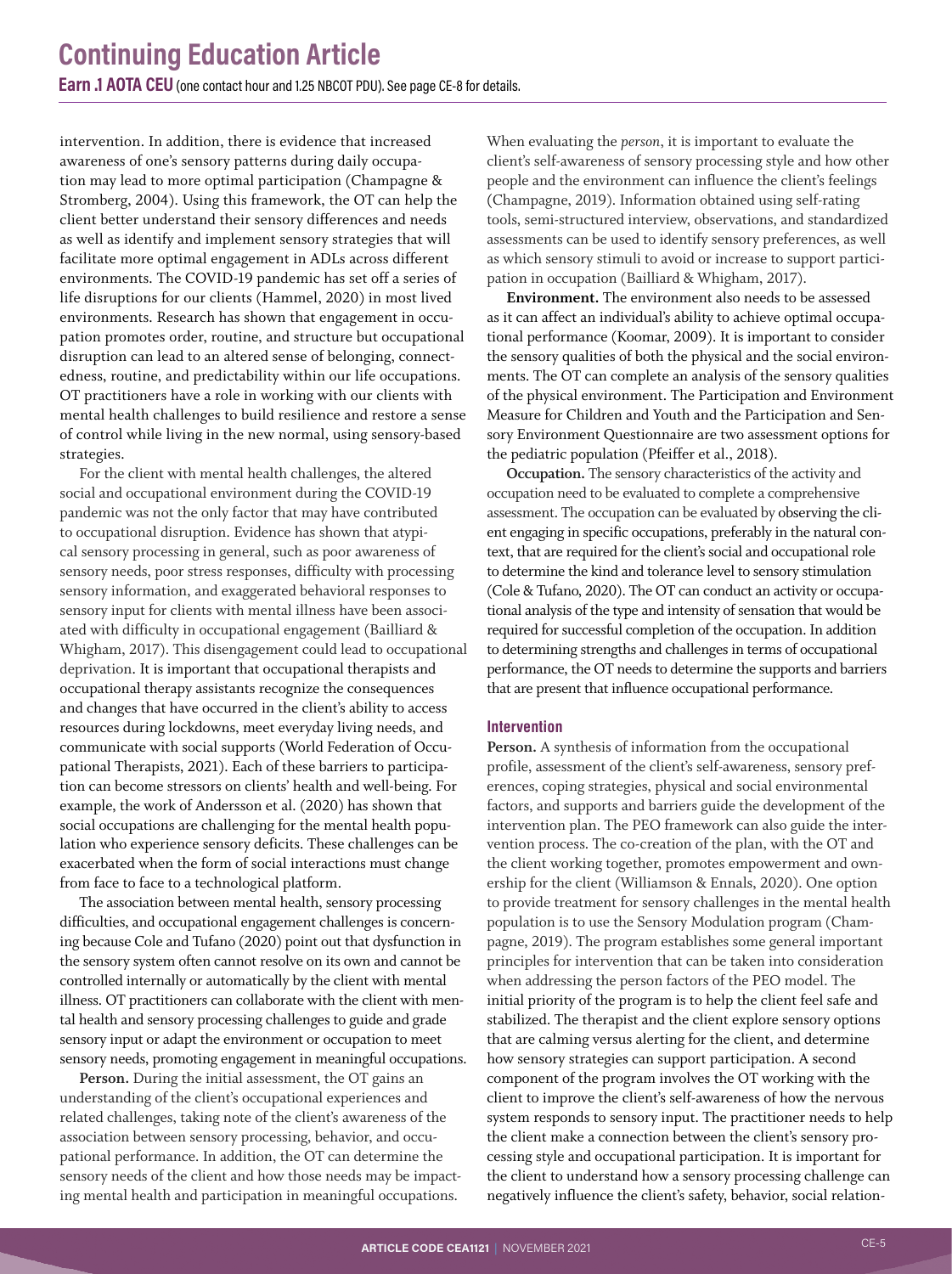**CE Article, exam, and certificate are also available ONLINE.** Register at<http://www.aota.org/cea> or call toll-free 877-404-AOTA (2682).

ships, and occupational participation. By the end of the sensory education portion of intervention, it is important that the client has a clear understanding of how OT sensory-based intervention can be helpful to their occupational goals (Champagne, 2019). After the client has developed an awareness of their own sensory pattern and preferences and how these responses influence participation, intervention can focus on developing strategies to respond to sensory input and on making personal and environmental adaptations (Champagne, 2019; Williamson & Ennals, 2020). The OT can instruct the client on sensory modulation strategy options that match the client triggers, warning signs (Champagne, 2019), and preferences to assist the client in more effectively self-regulating when exposed to uncomfortable sensory stimuli (Andersson et al., 2020).

**Environment.** The creation of a sensory diet that includes sensory-enriched preparatory and occupation-based activities embedded in the client's daily routine has also been found to be effective for prevention, participation, and crisis de-escalation (Champagne, 2019). The OT can consider sensory-based modalities, equipment, and tools that are sensory supportive. Evidence shows that intervention focused on environmental factors is important for participation for the client with mental illness (Bailliard & Whigham, 2017). The sensory qualities of the physical environment can be adapted to promote occupational engagement for adults with mental illness. The OT and client can collaborate to determine environmental enhancements and modifications to increase feelings of safety, self-regulation, selfcare, and social participation (Champagne, 2019).

In addition to the physical environment, intervention geared toward the social environment is also important. Martin & Suane (2012) found that well-designed education programs on sensory principles in an inpatient mental health facility increased the use of sensory rooms and carts by the health professional team members. Similarly, in the Sensory Modulation program, caregivers are educated on the client's sensory-based needs, goals, and strategies and their relationship to the client's goals (Champagne, 2019). Education that includes the level of support needed and how to continue the sensory diet at discharge location is also recommended.

**Occupation.** The sensory qualities of the occupation need to also be considered in the attempt to improve the fit between the person, environment, and occupation. The OT can collaborate with the client on adapting and modifying relevant internal and environmental sensory aspects of occupation, activity, and task to enhance participation (Cole & Tufano, 2020). The OT also monitors the intensity of the sensory input to grade activity and environmental stimuli (Champagne, 2019). There may need to be adaptation of both the task and the environment to achieve an optimal arousal state for the client (Cole & Tufano, 2020).

#### **Clinical Application: Soraya, Age 8 Years**

Soraya was referred to occupational therapy by her pediatrician after a well-child check-up. While Soraya's parents had always noted her difficulty with attention at times, she had always done well in school and had several friends that she played with in their social

bubble. However, since the start of the pandemic and the change in schooling models, Soraya's parents had been concerned with Soraya's frequent fights with her small group of friends, decreased independence with daily routines (e.g., needing her mom to stay in her room to help her sequence getting dressed, and reminders for each step of morning routine), and increased pickiness with eating and sitting during family meals. They also expressed concerns with Soraya's decreased interest in things she previously enjoyed, including riding her scooter and reading for pleasure.

Soraya was a third grader in a regular education classroom and had recently returned to in-person learning 5 days a week after 10 months of virtual school during the COVID-19 pandemic. During virtual school, Soraya had difficulty staying seated in her dedicated "study corner," frequently taking her computer around the house, and often missing out on important aspects of her teacher's lessons due to this constant movement. When school reopened to in-person learning, Soraya was failing math and having frequent episodes of crying and angry outbursts at school and home. She often had to go to the clinic to take off her mask and continued to miss out on learning in the classroom due to these breaks. In addition, she had difficulty interacting with her friends on the playground during recess, wanting things to be done her way and refusing to participate in the socially distanced games her friends were now playing such as running races and taking walks on the track.

Based on the initial screening call, the evaluating therapist asked Soraya's parents to complete the Sensory Processing Measure-Home form (SPM) which indicated "definite dysfunction" in the areas of social participation, touch, body awareness, balance, and motion; and "some problems" in the areas of hearing, vision, and planning and ideas. During the initial evaluation, the therapist used the Structured Observations of Sensory Integration-Motor (SOSI-M) to assess Soraya's proprioceptive and vestibular processing, motor planning, and postural control. She also completed a structured interview with Soraya and her parents to develop a client-centered treatment plan and to write goals using GAS. The results of the initial evaluation revealed potential motor planning difficulties resulting from poor tactile discrimination, poor postural control, and difficulty with vestibular processing. The interview revealed significant anxiety and decreased self-esteem resulting from Soraya's awareness of her deficits, and frustration with all the changes during the pandemic. Soraya's parents gained a better understanding of Soraya's sensory differences, the overall impact on her mental health, and an appreciation for how these difficulties were negatively impacting her daily routines and interactions in school and with peers. Together, the therapist worked with the family to develop goals that would focus on these areas through a combination of family and client training, OT using an SI approach with a focus on sensory motor activities, and social-emotional programming to support Soraya's self-efficacy during different occupations throughout her day.

#### **Clinical Application: Jan Michael, Age 35 Years**

Jan Michael was an attorney at a commercial law firm with a history of PTSD due to a childhood trauma. He had a history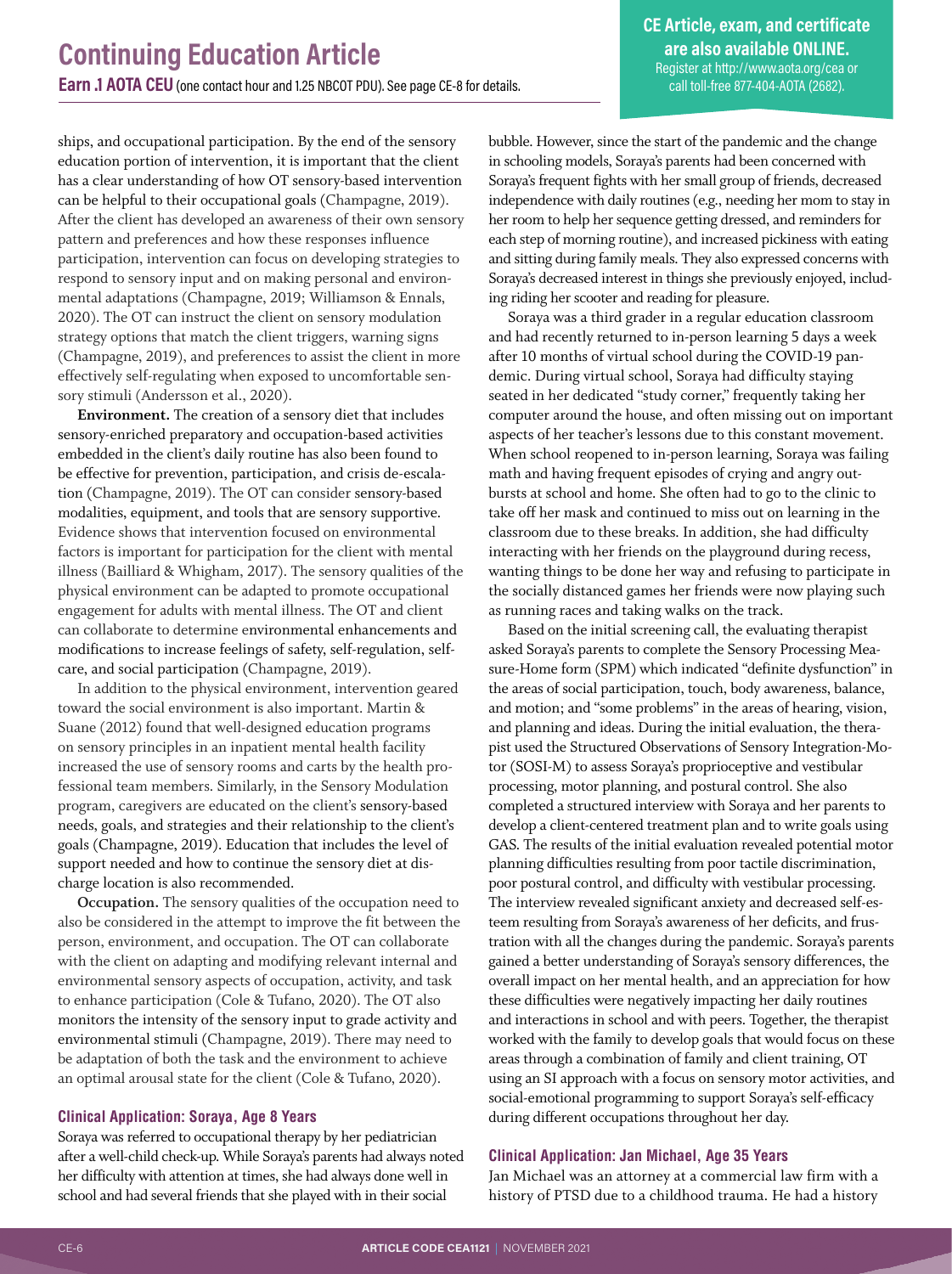of major depression and generalized anxiety and had received intermittent counseling services to help him throughout his adult life. Jan Michael lived alone but often got together with his parents, older sister, and her family. Since the start of the COVID-19 pandemic, he had been working remotely and had limited socially distanced visits with his family members due to his own asthma and his parents' health issues. He had recently started counseling again, and his therapist suggested he look for an occupational therapist to help him understand his sensory differences and how they may be impacting his mental health.

Prior to his first OT visit, Jan Michael completed the Adult Sensory Profile in which he was scored to be "much more" than others in the areas of sensory sensitivity to visual, auditory, and taste and smell input; and sensory avoiding to tactile and auditory input. During his first OT appointment (via telehealth), Jan Michael's OT also completed a semi-structured interview to learn how Jan Michael's daily routines and habits had been impacted since the start of the COVID-19 pandemic as well as to understand how he viewed his own sensory needs and differences. The OT also learned about Jan Michael's trauma background and worked with him to identify how his childhood occupations and experiences had impacted his adult occupations and possibly how his sensory needs had contributed to his difficulty with processing auditory and tactile input in certain social events such as large gatherings. Jan Michael had never explored his sensory needs and was very interested to learn how he could use his newfound understanding to support himself during events that had been difficult in the past.

After Jan Michael understood how his sensory preferences influenced his behavior, the next session focused on collaboration with the OT on the need to evaluate the sensory characteristics within his home-work environment. He expressed how being able to work as an attorney helped to alleviate his symptoms and to provide him with a sense of purpose. He had struggled with matching his new home-work space to the structured environment that he had experienced at the office. The OT met Jan Michael in his home and evaluated sensory properties such as the room lighting, seating, and computer glare, and completed an occupational analysis of Jan Michael as he worked. Once the analysis was completed, Jan Michael and the OT collaborated on the fit between his personal sensory characteristics (person), his work demands (occupation), and his home-work environment (environment). A goal was established to improve the fit between his sensory characteristics and the home-work environment to accommodate his sensory processing style. The OT and Jan Michael also developed a sensory diet that he could use daily to assist him with regulating his emotional and sensory state, which in turn would allow him to focus better on his work demands. One final topic that was addressed was the need to explore social supports for ongoing support after discharge. Jan Michael had a better understanding of his sensory preferences' influence and was willing to share that information with his family.

#### **CONCLUSION**

Occupational therapy practitioners have a comprehensive set of tools and a unique skill set to help clients with mental health and sensory processing differences. Using a client-centered approach to assessment, intervention, and target outcomes can help our clients in various settings have more meaningful engagement in occupation throughout their lives.

#### **REFERENCES**

- American Occupational Therapy Association. (2020). Occupational therapy practice framework: Domain and process (4th ed.)*. American Journal of Occupational Therapy, 74(Suppl.2),* 7412410010. https://doi.org/10.5014/ ajot.2020.74S2001
- Andersson, H., Sutton, D., Bejerholm, U., & Argentzell, E. (2020). Experiences of sensory input in daily occupations for people with serious mental illness. *Scandinavian Journal of Occupational Therapy*, *68*(3), 1–11. https://doi.org/ 10.1080/11038128.2020.1778784
- Ayres, A. J. (1972). *Sensory integration and learning disorders.* Western Psychological Services.
- Ayres, A. J. (1989). *Sensory integration and praxis tests manual.* Western Psychological Services.
- Bailliard, A. L. & Whigham, S. C. (2017). Linking neuroscience, function and intervention: A scoping review of sensory processing and mental illness. *American Journal of Occupational Therapy, 71*, 1–18. 10.5014/ajot.2017.024497
- Bundy, A. C., & Lane, S. J. (2020). Sensory integration: A. Jean Ayres' theory revisited. In A. C. Bundy & S. J. Lane (Eds.), *Sensory integration theory and practice* (3rd ed.; pp. 2–20). F.A. Davis.
- Champagne, T. (2019). Sensory modulation. In N. Carson (Ed.), *Psychosocial occupational therapy-E-Book* (pp 104–124). Elsevier Health Sciences.
- Champagne, T., & Koomar, J. (2012). Evaluating sensory processing in mental health occupational therapy practice. *OT Practice, 17*(5). CE1–CE7.
- Champagne, T., & Pfeiffer, B. (2020). Section 6: Sensory integration approaches with adults with mental health disorders. In A. C. Bundy, & S. J. Lane (Eds.), Sensory integration theory and practice (3<sup>rd</sup> ed.; pp. 513–521). F.A. Davis.
- Champagne, T., & Stromberg, N. (2004). Sensory approaches in inpatient psychiatric settings: Innovative alternatives to seclusion & restraint. *Journal of Psychosocial Nursing Mental Health Services*, *42*, 34-44. https//search.ebscohost.com/login.aspz?direct=true&db=ccm&AN=106671390&site=ehost-live
- Cole, M. B., & Tufano, R. (2020). *Applied theories in occupational therapy: A practical approach* (2nd ed.). Slack.
- Crasta, J. E., Salzinger, E., Lin, Mei-Heng, Gavin, W .J., & Davies, P. L. (2020). Sensory processing and attention profiles among children with sensory processing disorders and autism spectrum disorders. *Frontiers in Integrative Neuroscience, 14*(22). https://doi.org/10.3389/fnint.2020.00022
- Cross, D., Fani, N., Powers, A., & Bradley, B. (2017). Neurobiological development in the context of childhood trauma. *Clinical Psychology Science and Practice, 24*(2), 111–124. https://doi.org/10.1111/cpsp.12198
- Draghi, T. T. G., Neto, J. L. C., Rohr, L. A., Jelsma, L. D., & Tudella, E. (2020). Symptoms of anxiety and depression in children with developmental coordination disorder: A systematic review. *Journal de Pediatria*, *96*(1), 8–19.
- Edgelow, M. M., MacPherson, M. M., Arnaly, F., Tam-Seto, L., & Cramm, H. A. (2019). Occupational therapy and posttraumatic stress disorder: A scoping review. *Canadian Journal of Occupational Therapy*, *86*(2), 148–157. https://doi. org/10.1177/0008417419831438
- Engel-Yeger, B., Palgy-Levin, D., & Lev-Wiesel, R. (2013). The Sensory Profile of people with post-traumatic stress symptoms. *Occupational Therapy in Mental Health, 29*(3), 266–278. https://doi.org/10.1080/0164212X.2013.819466
- Felitti, V. J., Anda R. F., Nordenberg, D., Williamson, D. F., Spitz, A. M. Edwards, V. … Marks, J. M. (1998). Relationship of childhood abuse and household dysfunction to many of the leading causes of death in adults: The adverse childhood experiences (ACE) study. *American Journal of Preventive Medicine, 14*(4), 245–258. https://doi.org/10.1016/S0749-3797(98)00017-8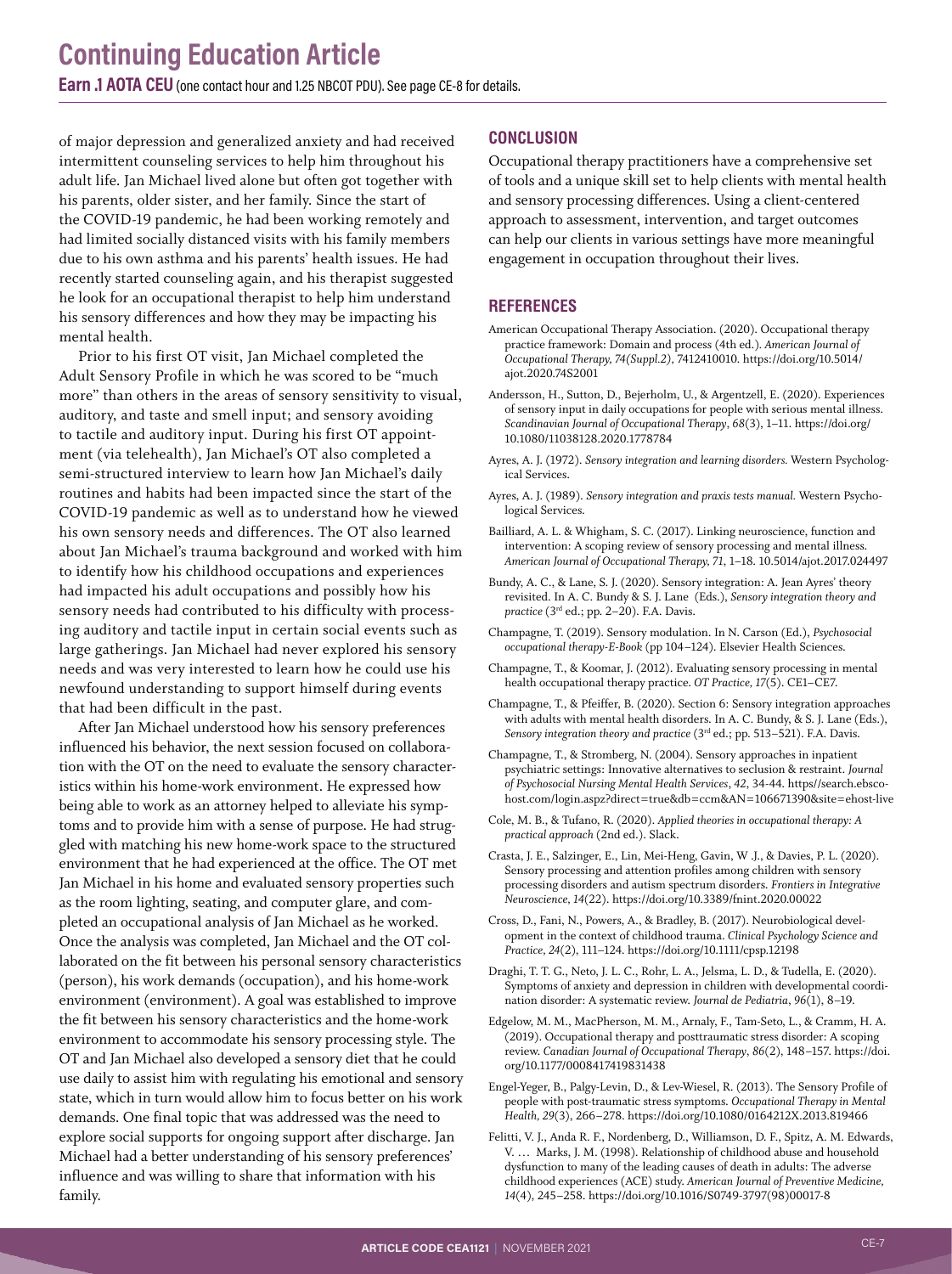<span id="page-7-0"></span>**Earn .1 AOTA CEU**(one contact hour and 1.25 NBCOT PDU). See page CE-8 for details.

#### **CE Article, exam, and certificate are also available ONLINE.** Register at<http://www.aota.org/cea> or call toll-free 877-404-AOTA (2682).

Fisher, A. G., & Murray, E. A. (1991). Introduction to sensory integration theory. In A. G. Fisher, E. A. Murray, & A. C. Bundy (Eds.), *Sensory integration theory and practice* (pp. 3–29).*.* F.A. Davis.

Fraser, K., MacKenzie, D., & Versel, J. (2017). Complex trauma in children and youth: A scoping review of sensory-based interventions. *Occupational Therapy in Mental Health, 33*(3), 199–216. https://doi.org/10.1080/016421 2X.2016.1265475

Gronski, M. P., Bogan, K. E. Kloeckner, J., Russell-Thomas, D., Taff, S. D., Walker, K.A., & Berg, C. (2013). The issue is—Childhood toxic stress: A community role in health promotion for occupational therapists. *American Journal of Occupational Therapy, 67,* e148–e153. http://dx.doi.org/10.5014/ ajot.2013.008755

Hammel, K. W. (2020). Engagement in living during COVID-19 pandemic and ensuing occupational disruption. Canadian Association of Occupational Therapists. https://www.caot.ca/document/7179/Ensuring%20Occupational%20Disruption.pdf

Hanson, R. F., & Lang, J. (2016) A critical look at trauma-informed care among agencies and systems serving mistreated youth and their families. *Child Maltreatment, 2*(2), 95–100. https://doi.org/10.1177/1077559516635274

Harold, B., Stanley, A., Oltrogge, K., Alberto, T., Shackelford, P., Hunter, E., & Hughes, J. (2016). Post-traumatic stress disorder, sensory integration, and aquatic therapy: A scoping review. *Occupational Therapy in Mental Health, 32*(4). 392–399. https://doi.org/10.1080/0164212X.2016.1166355. https:// doi.org/10.1007/BF01530764

Kiresuk, T. J., & Sherman, R. E. (1968). Goal attainment scaling: A general method for evaluating community mental health programs. *Community Mental Health Journal, 4*, 443–453.

Koomar, J. (2009). Trauma and attachment-informed sensory integration assessment and intervention. *Sensory Integration Quarterly, Sensory Integration, 32*, 1–4.

Lane, S. J., Bundy, A. C., & Gorman, M. E. (2020). Composing a theory: An historical perspective. In A. C. Bundy. & S. J. Lane (Eds.), *Sensory integration theory and practice* (3rd ed., pp. 40–55). F.A. Davis.

Law, M., Cooper, B., Strong, S., Steward, D., Rigby, P. & Letts, L. (1996). The person-environment-occupation model: A transactive approach to occupational performance. *Canadian Journal of Occupational Therapy, 63,* 9–23.

Mailloux, Z., May-Benson, T. A., Summers, C. A., Miller, L. J., Brett-Green, B., Burke, J. P., … Schoen, S. A. (2007). Goal attainment scaling as a measure of meaningful outcomes for children with sensory integration disorders. *American Journal of Occupational Therapy*, *61*, 254–259. https://doi.org/10.5014/ ajot.61.2.254

Martin, B., & Suane, S. (2012). Effect of training on sensory room and cart usage. *Occupational Therapy in Mental Health, 28*(2), 118–128. https://doi.org/ 10.1080/0164212X.2012.679526

McGreevy, S., & Boland, P. (2020) Sensory-based interventions with adult and adolescent trauma survivors: An integrative review of the occupational therapy literature. *Irish Journal of Occupational Therapy, 14*(1), 31–54. https://doi. org/10.1108/IJOT-10-2019-0014

Meyer, J., McDowell, C., Lansing, J., Brower, C., Smith, L., Tully, M., & Herring, M. (2020). Changes in physical activity and sedentary behavior in response to COVID-19 and their associations with mental health in 3052 US adults. *International Journal of Environmental Research and Public Health, 17*(18), 6469. <https://doi.org/10.3390/ijerph17186469>

Miller, L. J., Anzalone, M. E., Lane, S. J., Cermak, S. A., & Osten, E. T. (2007). Concept evolution in sensory integration: A proposed nosology for diagnosis. *American Journal of Occupational Therapy, 61,* 135–140. https://doi. org/10.5014/ajot.61.2.135" https://doi.org/10.5014/ajot.61.2.135.

Oomen, D., Nijhof, A. D., & Wiersema, J. R. (2021). The psychological impact of the COVID-19 pandemic on adults with autism: A survey study across three countries. *Molecular Autism, 12*(21), 1–21. https://doi.org/10.1186/s13229- 021-00424-y

Pfeiffer, B., Coster, W., Tucker, C., & Pillar, A. (2018). Development and content validity of the Participation and Sensory Environment Questionnaire. *Occupational Therapy in Mental Health, 34*(2), 105–121. https://doi.org/10.1080/01 64212X.2-17.1383221

Ruble, L., McGrew, J. H., & Toland, M. D. (2012). Goal attainment scaling as an outcome measure in randomized controlled trials of psychosocial interven-

## **How to Apply for Continuing Education Credit**

- **A.** To get pricing information and to register to take the exam online for the article **Sensory Processing and Mental Health During the COVID-19 Pandemic**, go to http://store.aota.org, or call toll-free 800-729-2682.
- **B.** Once registered and payment received, you will receive instant email confirmation.
- **C.** Answer the questions to the final exam found on pages CE-9 & CE-10 by **November 30, 2024**
- **D.** On successful completion of the exam (a score of 75% or more), you will immediately receive your printable certificate.

tions in autism. *Journal of Autism and Developmental Disorders, 42*, 1974–1983. https://doi.org/10.1007/s10803-012-1446-7

- Schaaf, R. C., Benevides, T., Mailloux, Z., Faller, P., Hunt, J., van Hooydonk, E., … Kelly, D. (2014). An intervention for sensory difficulties in children with autism: A randomized trial. *Journal of Autism and Developmental Disorders, 44*, 1493–1506. https://doi.org/10.1007/s10803-013-1983-8.
- Schaaf, R., & Davies, P. (2010). Evolution of the sensory integrative frame of reference. *American Journal of Occupational Therapy, 64*, 363–367.
- Schaaf, R., Dumont, R. L., Arbesman, M., & May-Benson, T. (2018). Efficacy of occupational therapy using Ayres Sensory Integration: A systematic review. *American Journal of Occupational Therapy, 72*, 1–10. [https://doi.](https://doi.org/10.5014/ajot.2018.028431) [org/10.5014/ajot.2018.028431](https://doi.org/10.5014/ajot.2018.028431).

Schaaf, R. C., & Miller, L. J. (2005). Occupational therapy using a sensory integrative approach for children with developmental disabilities. *Mental Retardation and Developmental Disabilities Research Reviews, 11*(2), 143–148. <https://doi.org/10.1002/mrdd.20067>

Torchalla, I., Killoran, J., Fisher, D., & Bahen, M. (2019). Trauma-focused treatment for individuals with posttraumatic stress disorder: The role of occupational therapy. *Occupational Therapy in Mental Health, 35*(4), 386–406. <https://doi.org/10.1080/0164212X.2018.1510800>

U.S. Department of Veterans Affairs, PTSD: National Center for PTSD. (2019). *How common is PTSD in children and teens?* https://www.ptsd.va.gov/ understand/common/common\_adults.asp

Vindegaard, N., & Benros, M. E. (2020). COVID-19 pandemic and mental health consequences: Systematic review of the current evidence. *Brain, Behavior, and Immunity, 89*, 531–542. https://doi.org/10.1016/j.bbi.2020.05.048

Watling, R., & Hauer, S. (2015). Effectiveness of Ayres Sensory Integration® and sensory-based interventions for people with autism spectrum disorder: A systematic review. *American Journal of Occupational Therapy, 69*(5), 6905180030p1-6905180030p12.doi.org/10.5014/ajot.2015.018051

Williamson, P., & Ennals, P. (2020). Making sense of it together: Youth & families co-create sensory modulation assessment and intervention in community health settings to optimize daily life. *Australian Occupational Therapy Journal, 67,* 458–469. https://doi.org/10.1111/1440-1630.12681

World Federation of Occupational Therapists. (2021, May 27). Public statement: Occupational therapy response to the COVID 19 pandemic. https://wfot.org/ about/public-statement-occupational-therapy-response-to-the-covid-19-pandemic

World Health Organization. (2018). *Mental health: Strengthening our response.*  [https://www.who.int/news-room/fact-sheets/detail/mental-health-strengthen](about:blank)[ing-our-response](about:blank)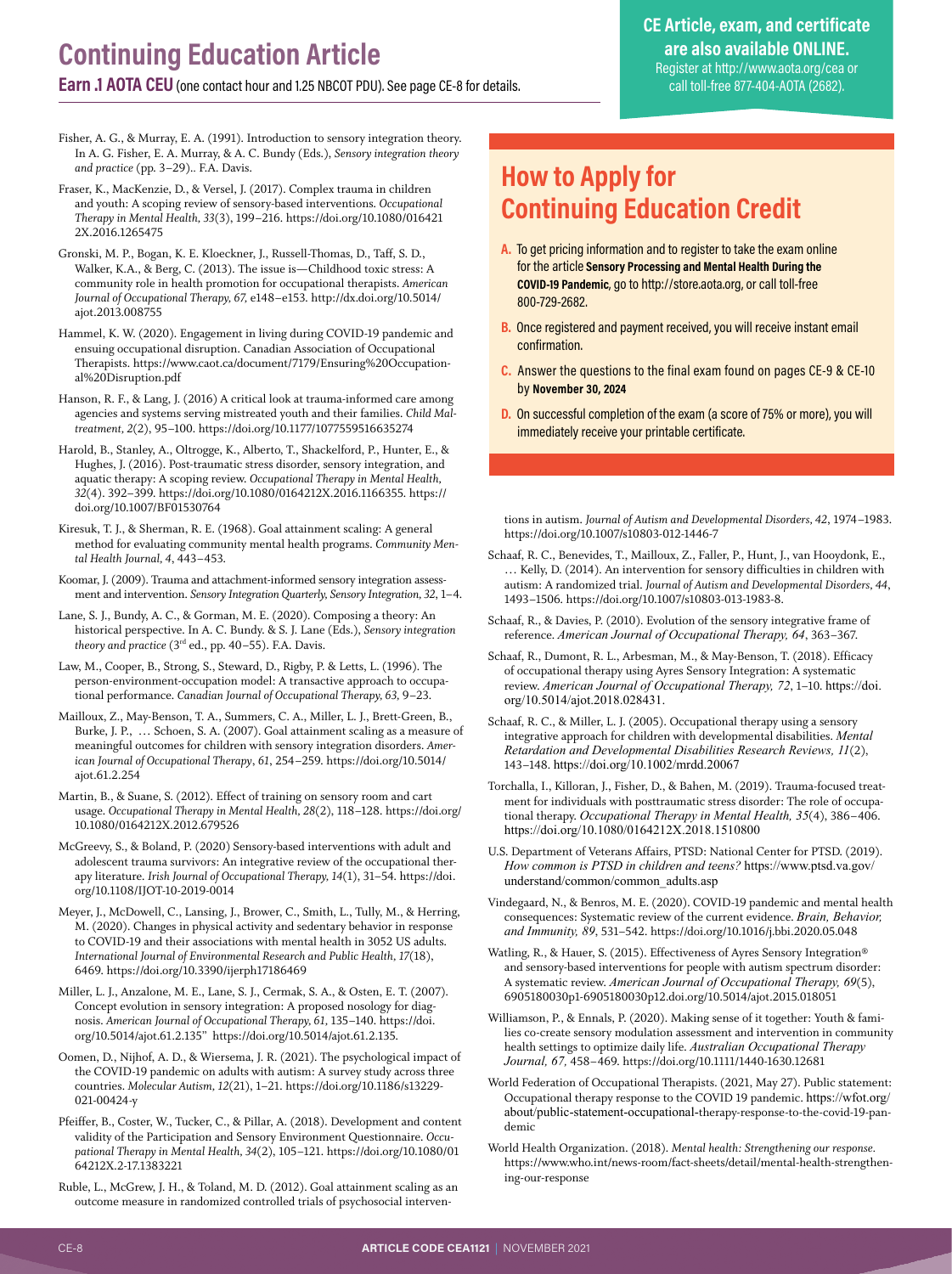**Earn .1 AOTA CEU** (one contact hour and 1.25 NBCOT PDU). [See page CE-8 for details](#page-7-0).

## **Final Exam**

#### **Article Code CEA1121**

### **Sensory Processing and Mental Health During the COVID-19 Pandemic**

#### **To receive CE credit, exam must be completed by November 30, 2024**

| Learning Level:       | Intermediate                                                                           |
|-----------------------|----------------------------------------------------------------------------------------|
|                       | <b>Target Audience:</b> Occupational Therapists and Occupational Therapy<br>Assistants |
| <b>Content Focus:</b> | Category 2: Occupational Therapy Process; Evaluation,<br>Intervention, and Outcomes    |

**1. There is evidence that an increased awareness of one's sensory patterns during daily occupation may lead to more:** 

- A. Participation
- B. Anxiety
- C. Sensory processing
- $\bigcirc$  D. TDysregulation
- **2. The OT can collaborate with the client with mental health and sensory processing challenges to \_\_\_\_\_\_\_\_\_\_\_\_ to promote engagement in meaningful occupations.**
- A. Guide and grade sensory input and/or adapt environment or occupation
- $\bigcirc$  B. Diagnose the mental health condition and how it impacts sensory processing
- C. Move to a different living situation
- D. Figure out appropriate medications

#### **3. When applying the PEO model to address the sensory needs of a client with mental health challenges, the OT begins by:**

- $\bigcirc$  A. Conducting a comprehensive evaluation of the client's sensory preferences through self-rating forms and occupational/activity analysis
- $\bigcirc$  B. Determining environmental adaptations to match the client's sensory preferences
- C. Determining sensory activities that can be included in a sensory diet
- $\bigcirc$  D. Monitoring the intensity of the sensory input of the occupation to improve the fit between the person, environment, and occupation.

#### **4. All the following are examples of adapting the environment to facilitate a better sensory fit between the person, environment, and occupation** *except***:**

- $\bigcirc$  A. Creating a quiet study corner with various seating options for a child with difficulties modulating auditory input and maintaining postural control for long periods of time in a standard chair.
- B. Providing OT using a sensory integrative approach 1x a week.
- C. Removing wall hangings and other clutter from an office for an adult with difficulties modulating extraneous visual input.
- $\bigcirc$  D. Allowing a person to wear headphones with calming music in an environment that is too loud for them.
- **5. Which of the following programs was initially developed to provide treatment for sensory challenges in the mental health population?**
- A. The Sensory Modulation Program
- ◯ B. The Zones of Regulation
- C. The ALERT programs
- D. TPEO

#### **6. A. Jean Ayers developed the theory of SI to explain:**

- $\bigcirc$  A. The necessity of adequate processing and integration of sensory information for adaptive behavior and functional skills.
- $\bigcirc$  B. The reason people cannot attend for long periods of time during certain activities.
- C. The relationship between the person, environment, and occupation
- $\bigcirc$  D. The relationship between sensory processing and mental health

#### **7. Goal Attainment Scaling is one method to evaluate:**

- A. The fit between the person, environment, and occupation
- $\bigcirc$  B. The level of trauma a client experienced in childhood
- $\bigcirc$  C. The outcomes of intervention that capture the individualized nature of OT goals
- D. The outcomes of intervention that are based on increased strength and ROM

#### **8. All the following are theoretical frameworks that may contribute to a comprehensive intervention plan for a client receiving OT services,** *except:*

- A. Sensory Integration
- $O$  B. PEO
- C. The Zones of Regulation
- D. Trauma Informed Care